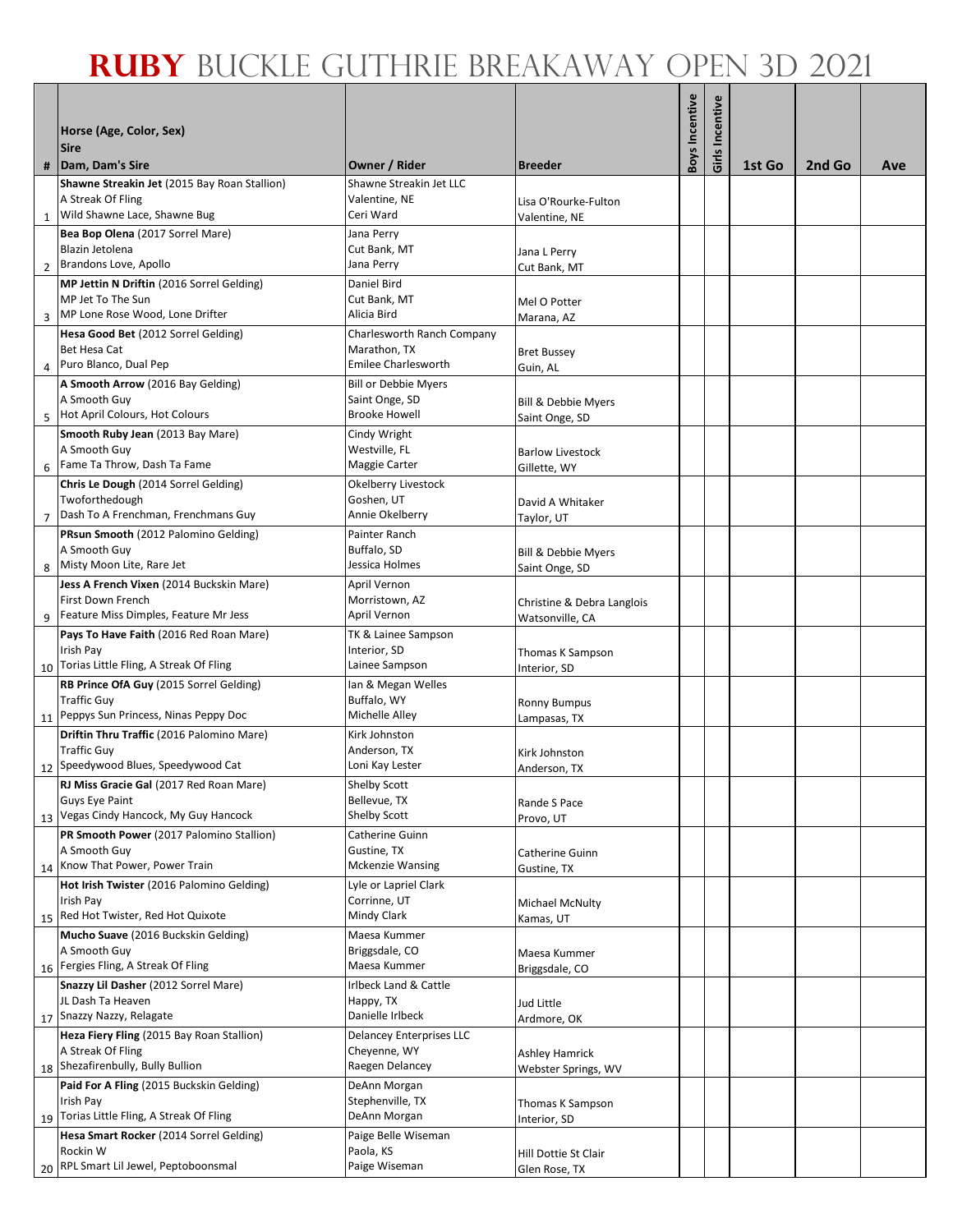| Horse (Age, Color, Sex)                                                                 |                                               |                                            | <b>Boys Incentive</b> | Girls Incentive |        |        |     |
|-----------------------------------------------------------------------------------------|-----------------------------------------------|--------------------------------------------|-----------------------|-----------------|--------|--------|-----|
| <b>Sire</b>                                                                             |                                               |                                            |                       |                 |        |        |     |
| #   Dam, Dam's Sire<br>Goodbye Tax Man (2015 Gray Gelding)                              | Owner / Rider<br>Kallee Munns                 | <b>Breeder</b>                             |                       |                 | 1st Go | 2nd Go | Ave |
| The Goodbye Lane                                                                        | Promontory, UT                                | Kallee Cross Munns                         |                       |                 |        |        |     |
| 21 JHS Tax Hawk, Skye Dee Dash                                                          | Kallee Munns                                  | Snowville, UT                              |                       |                 |        |        |     |
| Dashin Ta Penny (2015 Bay Roan Mare)                                                    | Hank & Stephanie Williams                     |                                            |                       |                 |        |        |     |
| A Dash Ta Streak<br>22 Short Penny, Dash Ta Fame                                        | Norwood, CO<br>Harlie Zehnder                 | <b>Kelly Gorrell</b>                       |                       |                 |        |        |     |
| Cats Like Dimonds (2013 Sorrel Mare)                                                    | Jerry Hodges                                  | Beach, ND                                  |                       |                 |        |        |     |
| Bet Hesa Cat                                                                            | Vega, TX                                      | <b>Burnett Ranches LLC</b>                 |                       |                 |        |        |     |
| 23 Greyt Big Dimonds, Greyt Whiz                                                        | Sierra Sharp                                  | Fort Worth, TX                             |                       |                 |        |        |     |
| Peppin Up My Step (2014 Bay Gelding)<br><b>Prime Talent</b>                             | Jackie Crawford<br>Stephenville, TX           |                                            |                       |                 |        |        |     |
| 24 La Peppy Pep, Hickorys Indian Pep                                                    | Jackie Crawford                               | Copper Spring Ranch NM LLC<br>Tularosa, NM |                       |                 |        |        |     |
| Fling Me The Cash (2014 Bay Roan Gelding)                                               | Jessica Beck                                  |                                            |                       |                 |        |        |     |
| A Streak Of Fling                                                                       | Pauls Valley, OK                              | <b>Atwood Quarter Horses Inc</b>           |                       |                 |        |        |     |
| 25 SDP Spoonful of Cash, Hes A Peptospoonful                                            | Cadence Crawford                              | Kenwood, CA                                |                       |                 |        |        |     |
| Bet On Easter Cat (2014 Brown Mare)<br>Bet Hesa Cat                                     | Haven Meged<br>Stephenville, TX               |                                            |                       |                 |        |        |     |
| 26 Very Shortly, Shorty Lena                                                            | Shelby Boisjoli                               |                                            |                       |                 |        |        |     |
| SnickelFritz Fling (2009 Bay Gelding)                                                   | Mose Hebbert                                  |                                            |                       |                 |        |        |     |
| A Streak Of Fling                                                                       | Hyannis, NE                                   | Mose Hebbert                               |                       |                 |        |        |     |
| 27 Snickelfritz Gal, Snickelfritz Jake<br>Watch Streak Go (2010 Bay Roan Mare)          | Randus Sheets<br>Jenna Lawrence               | Hyannis, NE                                |                       |                 |        |        |     |
| A Streak Of Fling                                                                       | River Falls, WI                               | Jeffrey Hoier                              |                       |                 |        |        |     |
| 28 Miss Watch Poco Pine, Docs Leo Poco Pine                                             | Lacy Dunsmore                                 | Herman, NE                                 |                       |                 |        |        |     |
| Hesa Catty Colonel (2012 Gray Gelding)                                                  | Jakup Bender                                  |                                            |                       |                 |        |        |     |
| Bet Hesa Cat<br>29 Princess Colonel, Triple Colonel                                     | Burleson, TX<br>Luke Coleman                  | <b>Henry Knox</b>                          |                       |                 |        |        |     |
| Move Over Elvis* (2012 Palomino Stallion)                                               | Kathy Donegan                                 | Sedalia, MO                                | B                     |                 |        |        |     |
| <b>Frenchmans Guy</b>                                                                   | <b>Bluff Dale, TX</b>                         | Kathy Donegan                              |                       |                 |        |        |     |
| 30 BA Dashin Mover, Dashin Elvis                                                        | Lacey Harmon                                  | Bluff Dale, TX                             |                       |                 |        |        |     |
| Smooth Is Fast (2017 Buckskin Mare)                                                     | <b>Bill or Debbie Myers</b><br>Saint Onge, SD |                                            |                       |                 |        |        |     |
| A Smooth Guy<br>31 Sheza Power Wagon, PYC Paint Your Wagon                              | <b>Brooke Howell</b>                          | Bill & Debbie Myers<br>Saint Onge, SD      |                       |                 |        |        |     |
| Irish Ivy (2013 Sorrel Mare)                                                            | TK & Lainee Sampson                           |                                            |                       |                 |        |        |     |
| Irish Pay                                                                               | Interior, SD                                  | Lucey Quarter Horses                       |                       |                 |        |        |     |
| 32 Ms Bay Rooster, Senor Gallo Rojo                                                     | Cooper Sampson                                | Hot Springs, SD                            | B                     |                 |        |        |     |
| Cut A Slick Design (2015 Chestnut Mare)<br>Slick By Design                              | Carole Hollers<br>Sturgis, SD                 | <b>Carole Hollers</b>                      |                       |                 |        |        |     |
| 33 Cutters Little Jerry, Smart Little Jerry                                             | Carole Hollers                                | Sturgis, SD                                |                       |                 |        |        |     |
| Okey Dokey Protegee (2015 Brown Mare)                                                   | Kaitlynn Ochsner                              |                                            |                       |                 |        |        |     |
| Shawne Bug Leo<br>34 Okey Dokey Doll, Okey Dokey Dale                                   | Hempstead, TX<br>Kaitlynn Ochsner             | Lisa Van Winkle<br>Hempstead, TX           |                       |                 |        |        |     |
| Rob Em Smooth (2015 Buckskin Gelding)                                                   | Jordan Bassett/Elayne Nevill                  |                                            |                       |                 |        |        |     |
| A Smooth Guy                                                                            | Dewey, AZ                                     | Shane & Hope Sickler                       |                       |                 |        |        |     |
| 35 Robin Meade, Dash Ta Fame                                                            | Kelsey Treharne                               | Gladstone, ND                              |                       |                 |        |        |     |
| Lethal By Design (2016 Bay Mare)<br>Slick By Design                                     | <b>Shelley Spratt</b><br>Phoenix, AZ          |                                            |                       |                 |        |        |     |
| 36 TR Miss Graygun, Playgun                                                             | Sierra Spratt                                 | Self Birgit<br>Pilot Point, TX             |                       |                 |        |        |     |
| Lets Get Rollin (2014 Sorrel Gelding)                                                   | Jessica Asher                                 |                                            |                       |                 |        |        |     |
| Blazin Jetolena                                                                         | Tazewell, TN                                  | <b>Busby Quarterhorse LLC</b>              |                       |                 |        |        |     |
| 37 Rollin Nickie, As Good As Nick Gets<br>Born Ta Be A Cowboy* (2016 Buckskin Stallion) | Ceri Ward<br>Nichols & Kara Caspers           | Millsap, TX                                |                       |                 |        |        |     |
| Sadies Borntoperform                                                                    | New Underwood, SD                             | Arrow Y Ranch                              |                       |                 |        |        |     |
| 38 Boons Drift Girl, PC Boonlacious                                                     | Jessica Caspers                               | Wasta, SD                                  |                       | G               |        |        |     |
| Lil Famous Winner (2015 Black Mare)                                                     | David Howlett                                 |                                            |                       |                 |        |        |     |
| <b>Winners Version</b><br>39 PC Legal Spice, Dash Ta Fame                               | Delta, UT<br>McKensy Topham                   | Charles L Heaton                           |                       |                 |        |        |     |
| Irish He Is (2016 Bay Gelding)                                                          | Bryan Lange                                   | Saratoga Springs, UT                       |                       |                 |        |        |     |
| Irish Pay                                                                               | Harrison, NE                                  | Nichole Logan                              |                       |                 |        |        |     |
| 40 Ms Bay Rooster, Senor Gallo Rojo                                                     | Kaycee Werdel                                 | Rapid City, SD                             |                       |                 |        |        |     |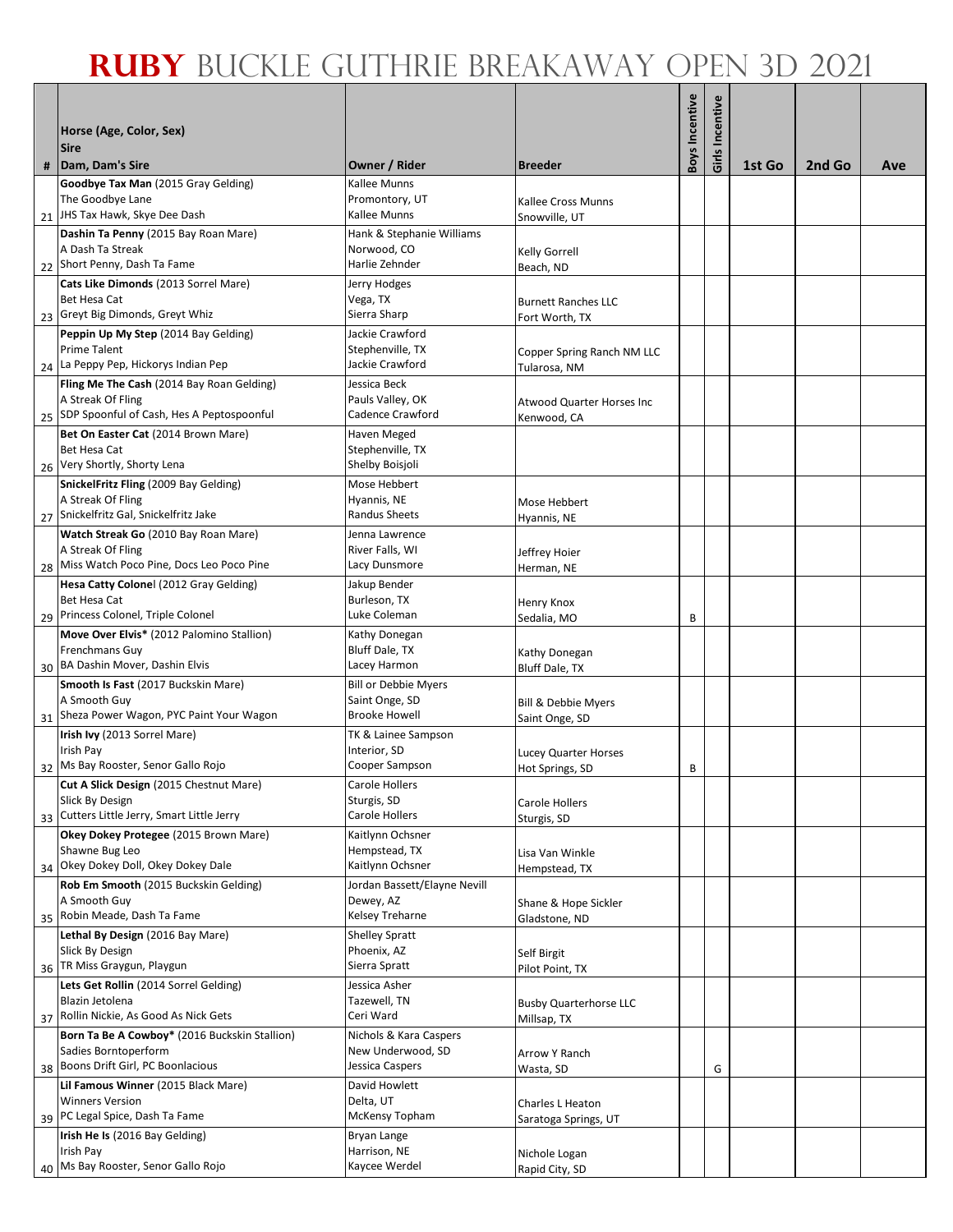|   |                                                                                 |                                             |                                          | Boys Incentive | Girls Incentive |        |        |     |
|---|---------------------------------------------------------------------------------|---------------------------------------------|------------------------------------------|----------------|-----------------|--------|--------|-----|
|   | Horse (Age, Color, Sex)                                                         |                                             |                                          |                |                 |        |        |     |
| # | <b>Sire</b><br>Dam, Dam's Sire                                                  | Owner / Rider                               | <b>Breeder</b>                           |                |                 | 1st Go | 2nd Go | Ave |
|   | PR Cowboys Moonlite (2013 Bay Mare)                                             | Painter Ranch                               |                                          |                |                 |        |        |     |
|   | Cowboys Cartel                                                                  | Buffalo, SD                                 | Painter Ranch                            |                |                 |        |        |     |
|   | 41 Misty Moon Lite, Rare Jet                                                    | Jessica Holmes                              | Buffalo, SD                              |                |                 |        |        |     |
|   | Fast N Frosty Fling (2015 Bay Roan Mare)<br>A Streak Of Fling                   | Coy & Maesa Kummer<br>Briggsdale, CO        | Monica McClung                           |                |                 |        |        |     |
|   | 42 Bugs With Frosting, Dash Ta Fame                                             | Maesa Kummer                                | May, OK                                  |                |                 |        |        |     |
|   | Coats Guys Astreakin (2014 Buckskin Mare)                                       | Larry Coats                                 |                                          |                |                 |        |        |     |
|   | <b>Frenchmans Guy</b><br>43 Streakin Form, Rare Form                            | San Angelo, TX<br>Alicia Bird               | Larry Coats                              |                |                 |        |        |     |
|   | DM High Roller (2017 Palomino Stallion)                                         | LaTricia Mundorf                            | San Angelo, TX                           |                |                 |        |        |     |
|   | French Streaktovegas                                                            | Three Rivers, TX                            | Jo & Latricia Duke                       |                |                 |        |        |     |
|   | 44 Happy To Run Em, Firewaterontherocks                                         | Sequin Brewer                               | Three Rivers, TX                         |                |                 |        |        |     |
|   | Streakin Lil Wayne* (2014 Bay Roan Stallion)<br>A Streak Of Fling               | Tricia Aldridge<br>Sanger, TX               |                                          |                |                 |        |        |     |
|   | 45 Lady Bug Biankus, Our Hush Money                                             | <b>Mckenzie Wansing</b>                     | Monica Mcclung<br>May, OK                |                |                 |        |        |     |
|   | RSR Speed Com Manny (2014 Palomino Gelding)                                     | Okelberry Livestock                         |                                          |                |                 |        |        |     |
|   | PC Redwood Manny                                                                | Goshen, UT                                  | TK Swan Jr                               |                |                 |        |        |     |
|   | 46 Speed Dot Com, Sixarun<br>Gunnin Thru Traffic (2016 Bay Mare)                | Annie Okelberry<br>Kirk Johnston            | Kaysville, UT                            |                |                 |        |        |     |
|   | <b>Traffic Guy</b>                                                              | Anderson, TX                                | Kirk Johnston                            |                |                 |        |        |     |
|   | 47 Fletchs Pistol, Royal Fletch                                                 | Loni Kay Lester                             | Anderson, TX                             |                |                 |        |        |     |
|   | Bet Shes Tangy (2015 Red Roan Mare)                                             | Max Kuttler                                 |                                          |                |                 |        |        |     |
|   | <b>Bet Hesa Cat</b><br>48 Tangy Moo Cha Cha, Tangys Classy Peppy                | American Falls, ID<br>Kimberlyn Fitch       | Art & Sandy Haskins                      |                |                 |        |        |     |
|   | Dial A Blazin Bunny (2016 Brown Gelding)                                        | Julia Clark                                 | Clements, CA                             |                |                 |        |        |     |
|   | Blazin Jetolena                                                                 | Rolling Fork, MS                            | Julia R Ewing-Clark                      |                |                 |        |        |     |
|   | 49 Bullys Dialed In, Bully Bullion                                              | Maggie Carter                               | Rolling Fork, MS                         |                |                 |        |        |     |
|   | Paid For This Face (2016 Palomino Stallion)<br>Irish Pay                        | TK & Lainee Sampson<br>Interior, SD         |                                          |                |                 |        |        |     |
|   | 50 French Fancy Face, Frenchmans Guy                                            | Lainee Sampson                              | Gary & Andrea Peterson<br>Rapid City, SD |                |                 |        |        |     |
|   | SuperbowlSunday Girl (2011 Chestnut Mare)                                       | <b>Delancey Enterprises LLC</b>             |                                          |                |                 |        |        |     |
|   | <b>JB Proud N Famous</b><br>51 Carmans Smart Dotcom, Smart Dot Com              | Cheyenne, WY<br>Raegen Delancey             | Rawlins Equestrian Center LLC            |                |                 |        |        |     |
|   | Sanjos Streak N Turn (2016 Bay Roan Gelding)                                    | Robin Montague                              | Cheyenne, WY                             |                |                 |        |        |     |
|   | A Streak Of Fling                                                               | Bandera, TX                                 | Sally Miller                             |                |                 |        |        |     |
|   | 52 Sanjos Rose, San Jo Lena                                                     | Robin Montague                              | Kirbyville, TX                           |                |                 |        |        |     |
|   | A Streakin Jet Wagon (2016 Sorrel Gelding)<br>MP Jet To The Sun                 | <b>Trisha Shields</b><br>Wynnewood, OK      |                                          |                |                 |        |        |     |
|   | 53 Juanas Wagon, PYC Paint Your Wagon                                           | Winter Williams                             | Crystalline Gray<br>Stillwater, OK       |                |                 |        |        |     |
|   | Epic Coco (2015 Gray Gelding)                                                   | Dawn Higgins                                |                                          |                |                 |        |        |     |
|   | Epic Leader                                                                     | Loving, NM                                  | Schiller Ranch LLC                       |                |                 |        |        |     |
|   | 54 Cfour Black Easter, Darkelly<br>Mr Sassy Frenchman* (2013 Palomino Stallion) | Tauna Alcorn<br><b>Bill or Debbie Myers</b> | <b>College Station, TX</b>               |                |                 |        |        |     |
|   | <b>Frenchmans Guy</b>                                                           | Saint Onge, SD                              | Speed LLC                                |                |                 |        |        |     |
|   | 55 Jess Sass Me, Mr Jess Perry                                                  | <b>Brooke Howell</b>                        | Riverton, UT                             |                |                 |        |        |     |
|   | Blazin Nonstop (2013 Bay Mare)<br>Blazin Jetolena                               | Amberley Snyder<br>Elk Ridge, UT            |                                          |                |                 |        |        |     |
|   | 56 Amelias Nonstop, Furyofthewind                                               | Autumn Snyder                               | Jacob Robyn<br>Carmine, TX               |                |                 |        |        |     |
|   | Down N The Firewater (2014 Sorrel Gelding)                                      | Mandy Rush & Becky Younger                  |                                          |                |                 |        |        |     |
|   | First Down French                                                               | Grand Junction, CO                          | Amy Williams                             |                |                 |        |        |     |
|   | 57 Perk Mia Firewater, Dash For Perks                                           | Mandy Rush                                  | Sandia, TX                               |                |                 |        |        |     |
|   | Troobadour (2016 Red Roan Gelding)<br><b>Bet Hesa Cat</b>                       | Jody Green<br>Ada, OK                       | Casey & Codie Green                      |                |                 |        |        |     |
|   | 58 Buckaroo Boon, Peptoboonsmal                                                 | Molly Hamiliton                             | Perrin, TX                               |                |                 |        |        |     |
|   | She Pays The Piper (2015 Sorrel Mare)                                           | TK & Lainee Sampson                         |                                          |                |                 |        |        |     |
|   | Irish Pay<br>59 NF French Kizzi, Frenchmans Guy                                 | Interior, SD<br>Lainee Sampson              | Thomas & Lainee Sampson<br>Interior, SD  |                |                 |        |        |     |
|   | Paddys Whiskey Guy (2013 Red Roan Gelding)                                      | <b>Stephanie Williams</b>                   |                                          |                |                 |        |        |     |
|   | A Streak Of Fling                                                               | Norwood, CO                                 | Brian & Lisa Fulton                      |                |                 |        |        |     |
|   | 60 Paddys Lena Whiskey, Paddys Irish Whiskey                                    | Harlie Zehnder                              | Valentine, NE                            |                |                 |        |        |     |